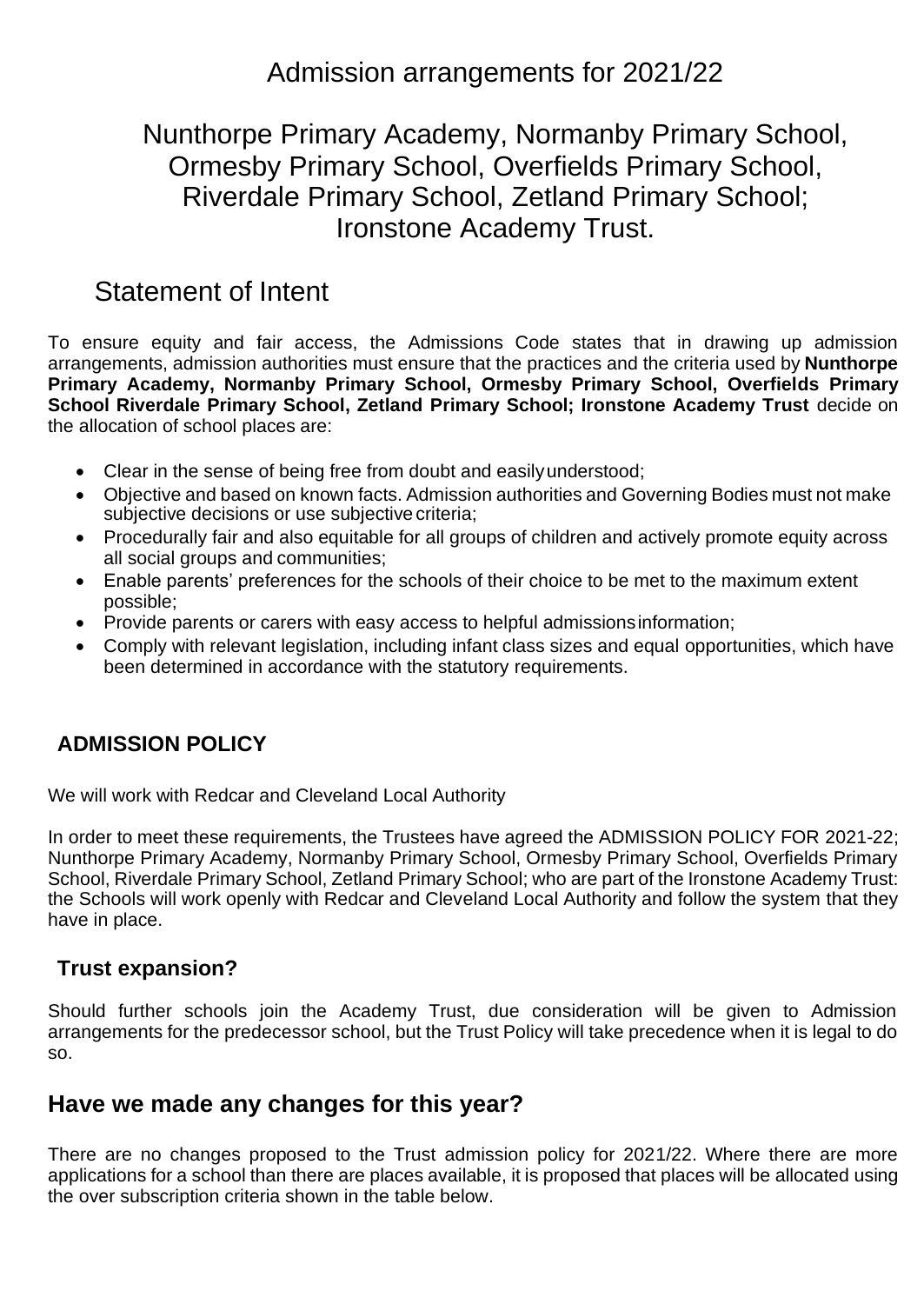## **OVER – SUBSCRIPTION CRITERIA 2021/22**

| <b>CRITERIA</b>                                                                                                                                                                                                                                                                                  | <b>EXPLANATORY NOTES</b>                                                                                                                                                                                                                                                                                                                                                                                                                                                                                                                                                                                                                                        |
|--------------------------------------------------------------------------------------------------------------------------------------------------------------------------------------------------------------------------------------------------------------------------------------------------|-----------------------------------------------------------------------------------------------------------------------------------------------------------------------------------------------------------------------------------------------------------------------------------------------------------------------------------------------------------------------------------------------------------------------------------------------------------------------------------------------------------------------------------------------------------------------------------------------------------------------------------------------------------------|
| (in priority order)                                                                                                                                                                                                                                                                              |                                                                                                                                                                                                                                                                                                                                                                                                                                                                                                                                                                                                                                                                 |
| i) Looked after children<br>in local authority care.                                                                                                                                                                                                                                             | Children who are looked after; or who were previously looked after but<br>immediately after being looked after became subject to an adoption,<br>residence or special guardianship order. A looked after child is a child whd<br>is (a) in the care of a local authority, or (b) being provided with<br>accommodation by a local authority in the exercise of their social services<br>functions (Section 22(1) of the Children's Act 1989).                                                                                                                                                                                                                    |
| ii) Children who are<br>permanently resident<br>in the admission zone<br>defined for the                                                                                                                                                                                                         | For the purposed of determining whether a child lives within the<br>admission zone, only the address at which the parent/guardian ordinarily<br>resides and with whom the child normally lives will be taken into account.                                                                                                                                                                                                                                                                                                                                                                                                                                      |
| school.                                                                                                                                                                                                                                                                                          | If parents are separated and the child lives for periods of time with both<br>parents, the address used will be of the parent who receives child benefit for<br>the child (if eligible). If neither parent is eligible for child benefit, the address<br>used will be that on the child's medical registration card (proof may be<br>required). Short term tenancies entered into with the prime objective of<br>securing admission for a child at a particular school will not qualify as<br>places of ordinary residence. The local authority will take action should<br>false information be submitted in order to secure a place at a particular<br>school. |
| iii) Children not living in<br>the admission zone<br>who have elder<br>brothers or sisters<br>attending the school<br>in the 2021/22 school<br>year.                                                                                                                                             | Brothers and sisters and step brother and sisters will qualify under this<br>criterion as long as they both live at the same permanent address and<br>the elder sibling is still attending the preferred school in the 2020/21<br>school year.<br>'Sibling' refers to brother or sister, half brother or sister, adopted brother<br>or sister, step brother or sister, or the child of the parent/carers partner<br>where the child for whom the school place is sought is living in the same<br>family unit at the same address as that sibling.                                                                                                               |
| iv) Children not living<br>within the admission<br>zone who have<br>exceptional social<br>and/or medical<br>reasons for<br>attending a<br>particular school,<br>professionally<br>supported by an<br>independent third<br>party and sustained<br>by the Authority's<br>professional<br>advisors. | Social reasons generally do not include domestic circumstances such<br>as parent's working commitments, child care arrangements, or<br>separation from friends.                                                                                                                                                                                                                                                                                                                                                                                                                                                                                                 |
|                                                                                                                                                                                                                                                                                                  | In the case of medical reasons, evidence would need to demonstrate the<br>exceptional long-term nature of the condition. All mainstream schools<br>are able to cater for a wide range of medical needs which may be<br>encountered by children.                                                                                                                                                                                                                                                                                                                                                                                                                 |
|                                                                                                                                                                                                                                                                                                  | Parents are strongly urged to provide independent third party information<br>(e.g., from a professional person who knows or is involved with your<br>child) in support of any exceptional long-term medical or social reason<br>why you think your child should be given special consideration for<br>placement in a particular school. This written support must make clear<br>why the preferred school is the only school which could meet your child's<br>needs.                                                                                                                                                                                             |
|                                                                                                                                                                                                                                                                                                  | The submission of independent information will not automatically<br>guarantee a place under this criterion. However, the evidence will be<br>carefully considered by the local authority's professional advisors as to<br>whether or not your application falls into this category.                                                                                                                                                                                                                                                                                                                                                                             |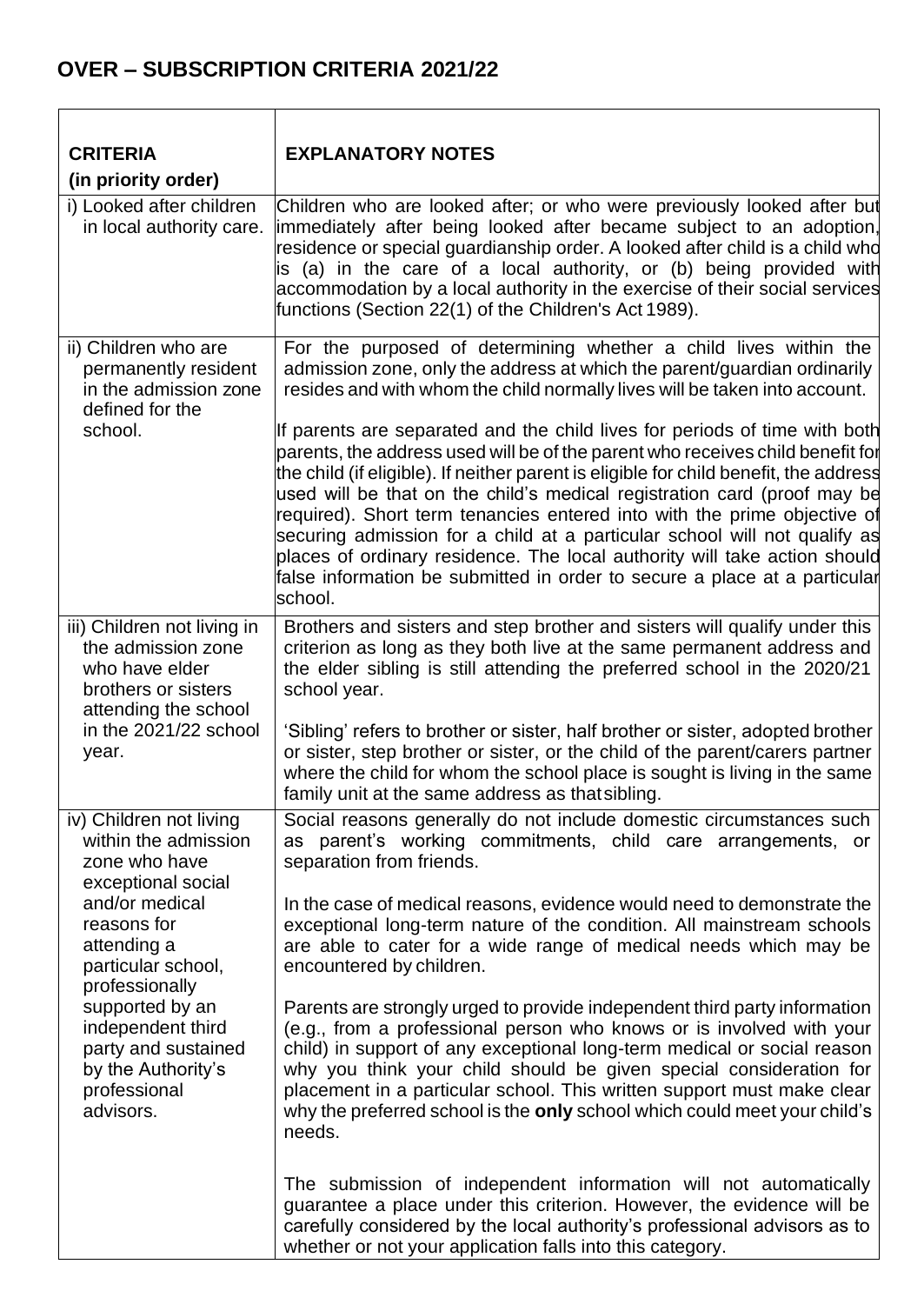| v) Children living closet<br>to the school | The distance from home to school will be measured by computer on a<br>straight line basis using the number and postcode of the house and the<br>postcode of the school. |
|--------------------------------------------|-------------------------------------------------------------------------------------------------------------------------------------------------------------------------|
|                                            |                                                                                                                                                                         |

### **Tie-Break:**

If it is necessary to distinguish between children within categories (i)-(v), places will be offered using the criteria listed above in priority order and determined by criteria  $(v)$  – measurement on a straight line basis using the number and postcode of the house and the postcode of the school.

In the case of a tie break in category (v), the final allocation will be determined using the shortest walker route using the number and postcode of the house and the postcode of the school.

### **Admission Applications**

Parents will receive applications from their local councils between 11th November 2020 and 15th January 2021. Parents will be advised of school allocations on 16th April 2021.

#### **Waiting Lists**

Waiting lists for both Reception will be maintained by the LA until the end of the Autumn Term 2021. Any places that become available will be allocated in accordance with the published oversubscription criteria.

#### **Late Applications**

Forms received after the closing date will be dealt with after all the other applications unless there is a good reason for their lateness, e.g. if a family moves into the area. In these cases the application can be considered along with all of those that came in on time, providing the allocation of places has not already been completed.

### **CO-ORDINATED ADMISSION ARRANGEMENTS AND TIMETABLE – 2021/22**

The LA is responsible for administering a co-ordinated scheme for its area in relation to all maintained (community, voluntary controlled, voluntary aided and foundation) schools and academies. The purpose of the co-ordinated admission scheme is to ensure that, as far as is reasonably practicable, every parent of a child living in the LA area who has applied for a school place in the normal admission round receives an offer of one school place on the same day. Parents should consult the Local Authority for details of the timings for the admissions process in 2022/23.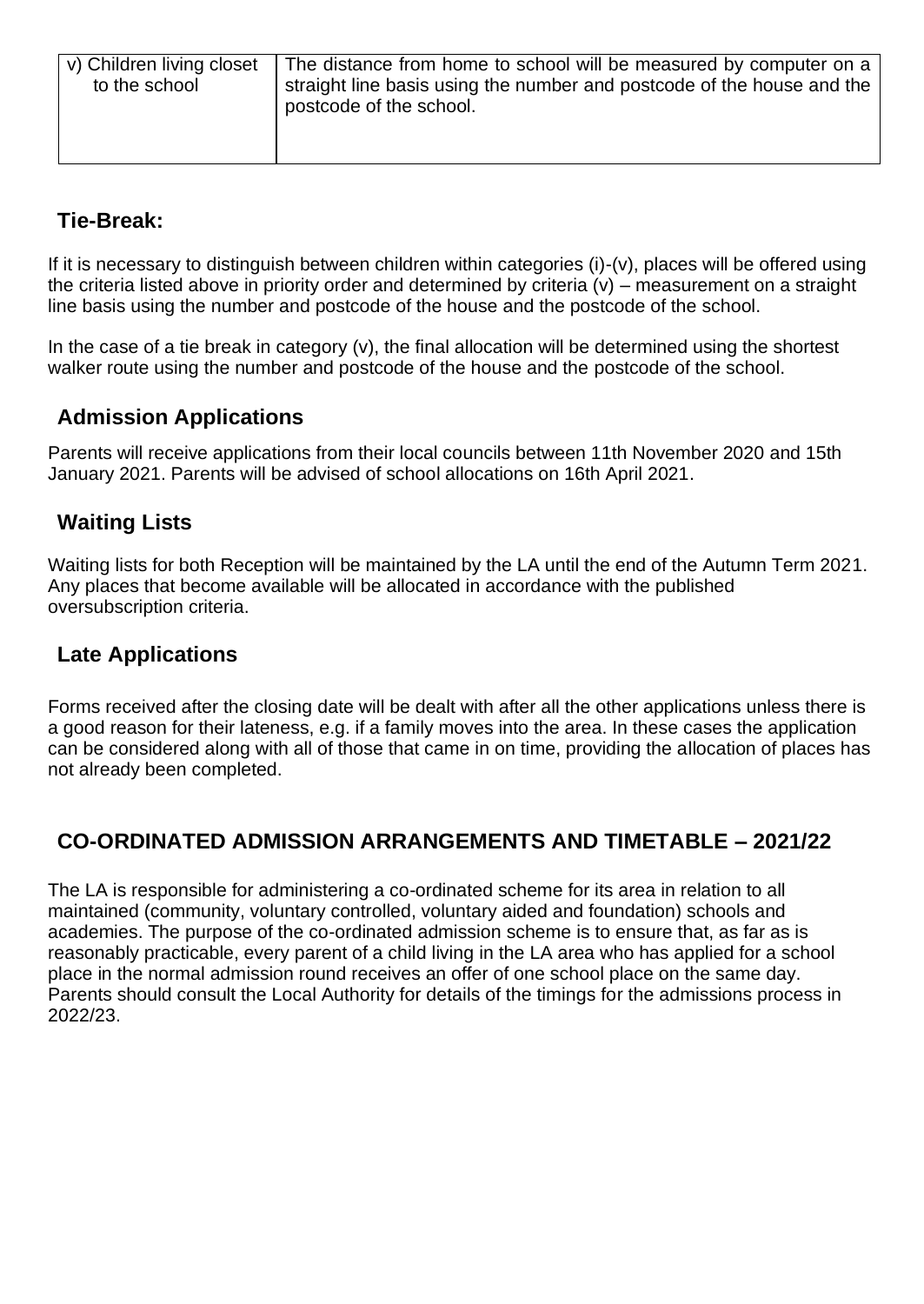## **Timetable for the co-ordinated admission arrangements 2020/21**

### **Secondary Schools**

| W/C 5 August 2020<br>12 August 2020 | • Send out application information<br>• Online application website opens                                                                |
|-------------------------------------|-----------------------------------------------------------------------------------------------------------------------------------------|
| 31 October 2020                     | Closing date for receipt of online and paper applications                                                                               |
| 1 March 2021                        | NATIONAL OFFER DAY<br>• LA sends letters to all parents informing them of the allocated schools<br>• LA informs schools of final offers |
| $May - July 2021$                   | Appeals to be heard by Independent Panels                                                                                               |
| End of Autumn Term<br>2021          | • Admission round ends<br>Waiting lists close                                                                                           |

#### **Primary Schools**

| W/C 11 November          | Send out application information.                                                  |
|--------------------------|------------------------------------------------------------------------------------|
| 2020<br>18 November 2020 | Online application website opens.                                                  |
|                          |                                                                                    |
| 15 January 2021          | Closing date for receipt of online and paper applications                          |
| 16 April 2021            | The LA to send letters to all parents informing them of their allocated<br>schools |
|                          | • LA to inform schools of allocated pupils.                                        |
| June/July 2021           | Appeals to be heard by Independent Panels                                          |
| End of Autumn Term       | Admission round ends<br>$\bullet$                                                  |
| 2021                     | Waiting lists close                                                                |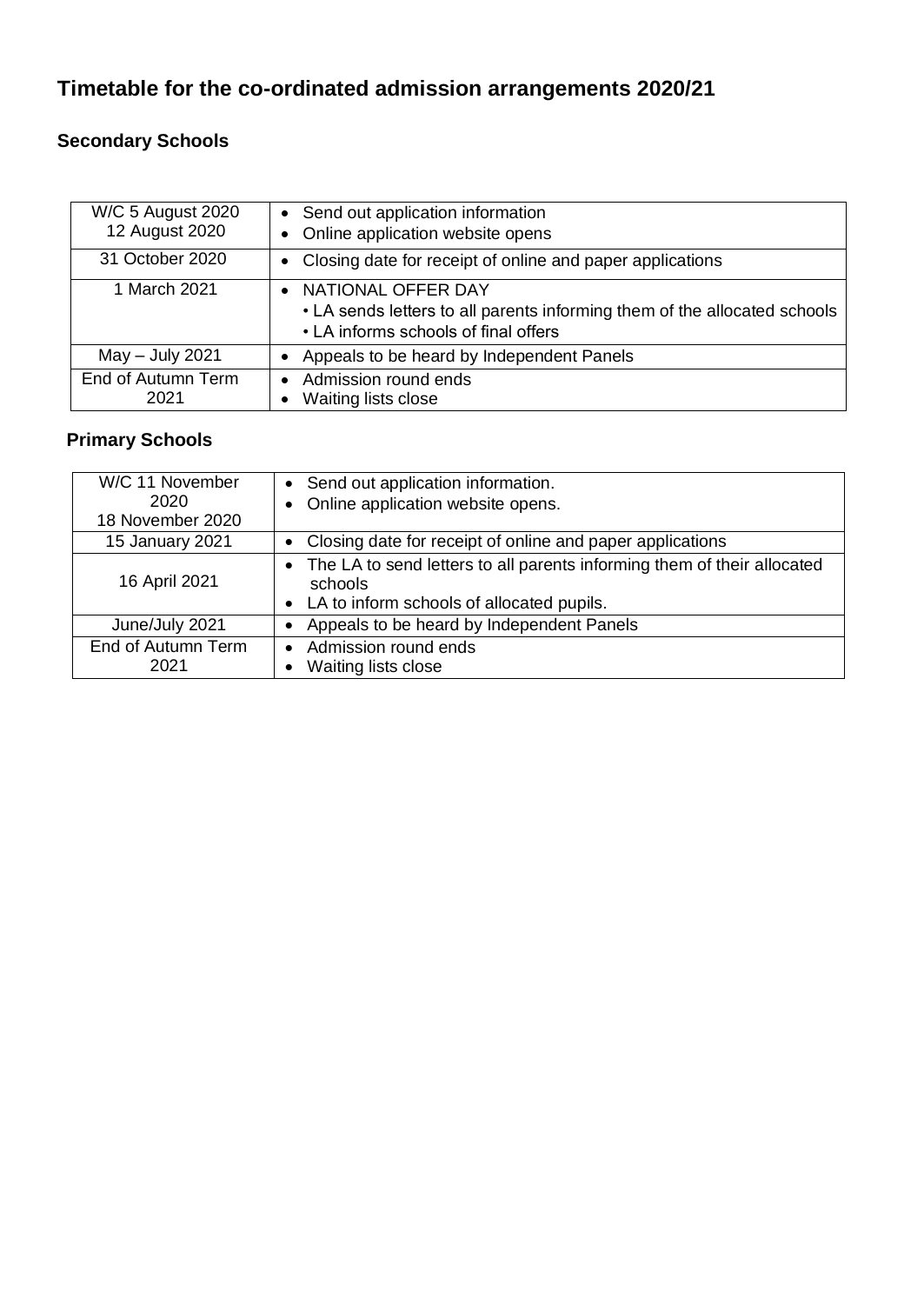### **Admission Numbers**

Appendix 1 shows the proposed published admission numbers for Nunthorpe Primary Academy, Normanby Primary School, Ormesby Primary School, Overfields Primary, Riverdale Primary School, Zetland Primary School; Ironstone Academy Trust for which Redcar & Cleveland LA is the Admissions Authority for September 2021 entry.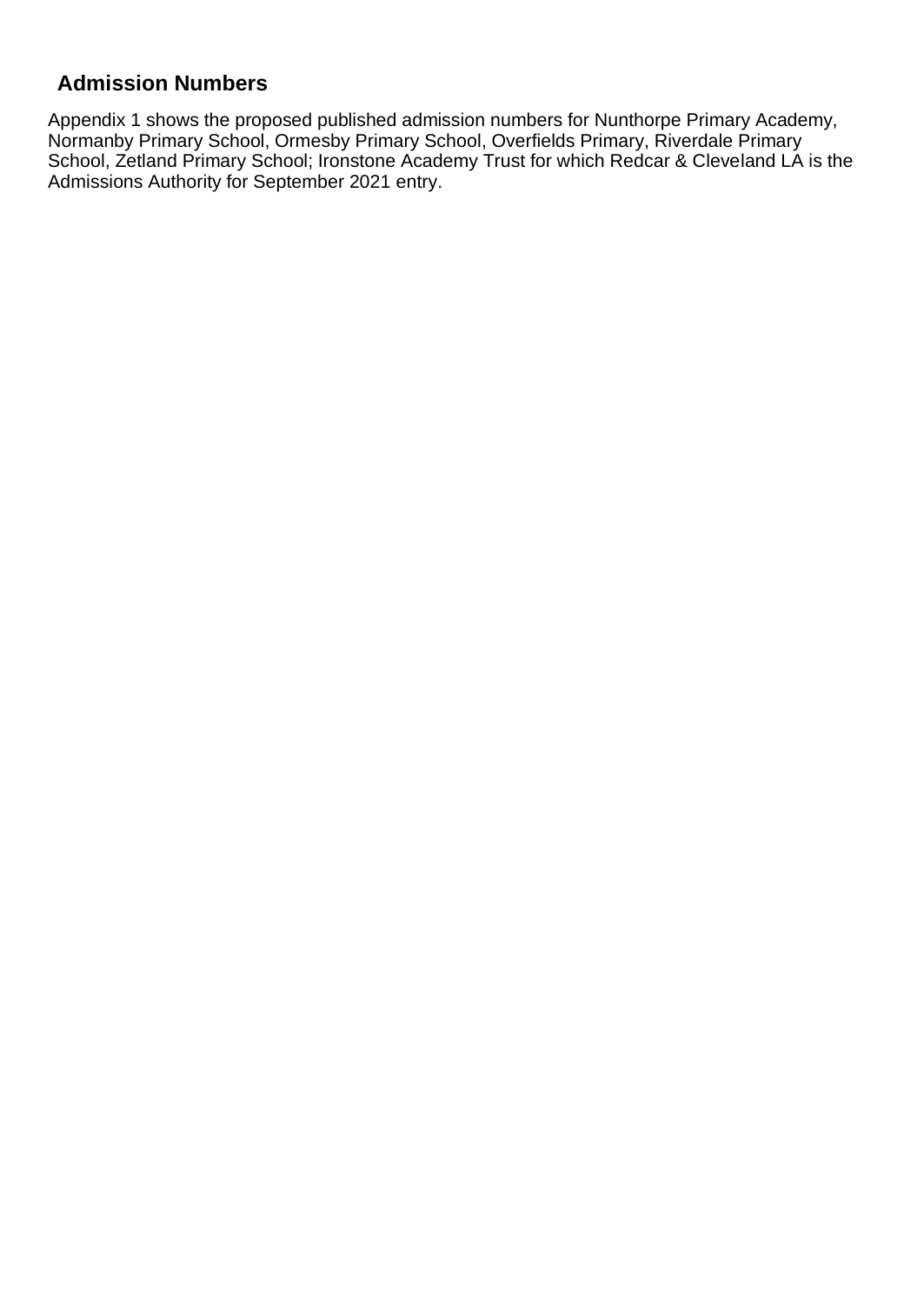### **Conclusion**

The Admissions Code underpins the Government's aim to create a school system shaped by parents which delivers excellence and equity, developing the talents and potential of every child, regardless of their background; a system where all parents feel they have the same opportunities to apply for the school they want.

The Code states: 'Afair system needs to provide parents with access to good information about admissions in order to support those parents who find it hardest to understand thesystem.'

Within Ironstone Academy Trust we aim to ensure that the admission arrangements comply with the School Admissions Code of Practice and offers fair access to all schools to all pupils in the Borough.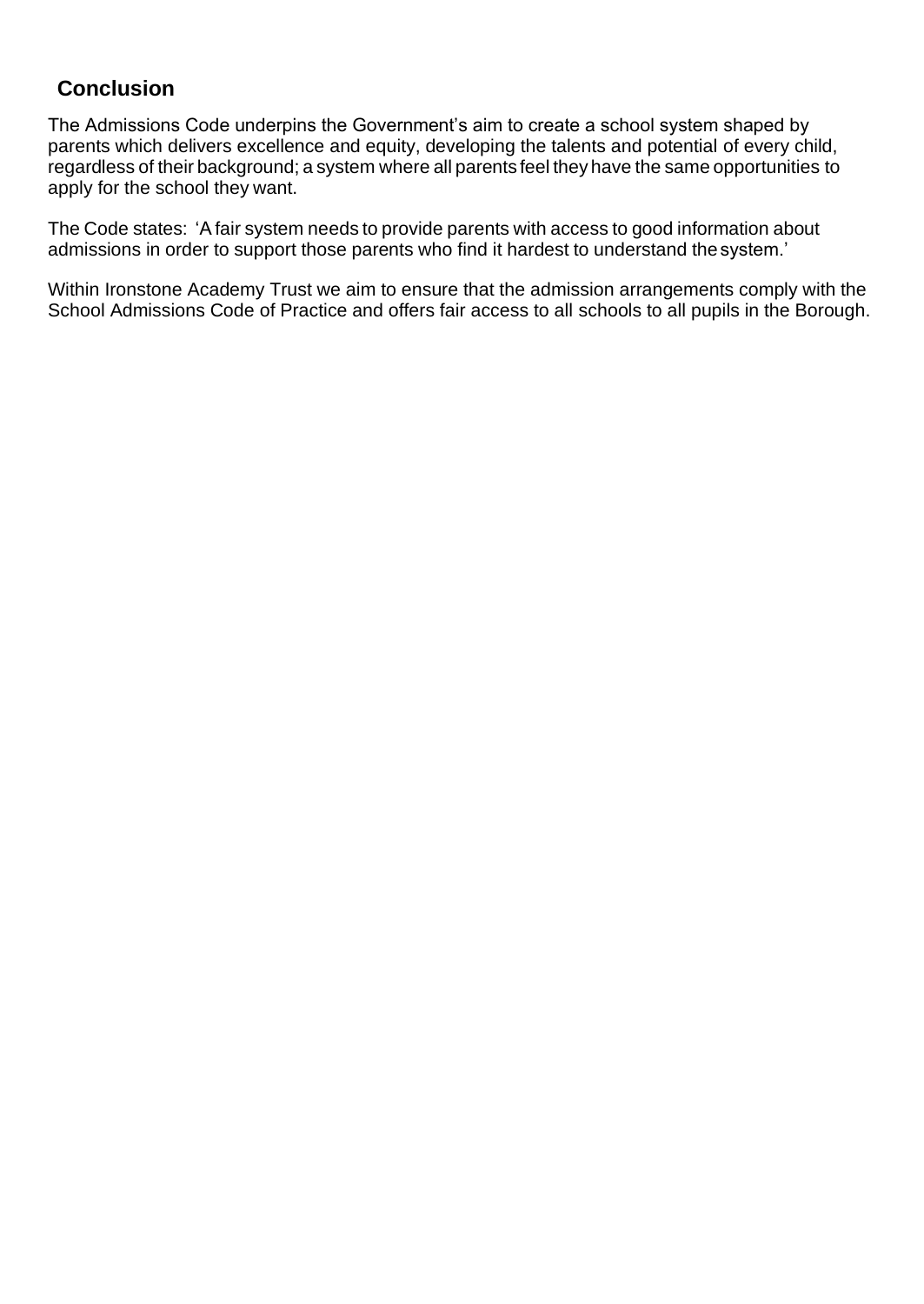### **APPENDIX 1**

### **ADMISSION NUMBERS FOR 2021/22 YEAR FOR SCHOOLS FOR WHICH REDCAR & CLEVELAND LA IS THE ADMISSIONS AUTHORITY**

Admission numbers are set with regard to the assessed capacity of schools. However, these numbers may vary dependent upon future plans and developments which impact on the physical capacity of the schools.

Normanby Primary School admission number is 65 pupils per class Nunthorpe Primary Academy admission number is 30 pupils per class Ormesby Primary School admission number is 50 pupils per class Overfields Primary School, admission number is 30 per class Riverdale Primary School admission number is 30 pupils per class Zetland Primary School admission number is 30 pupils per class

#### **Complaints**

If you are unhappy about the decision of the Admissions Appeals Panel, complaints can be made to the Education Funding Agency.

[https://form.education.gov.uk/service/Academy\\_admission\\_appeal\\_complaint\\_form>](https://form.education.gov.uk/service/Academy_admission_appeal_complaint_form)